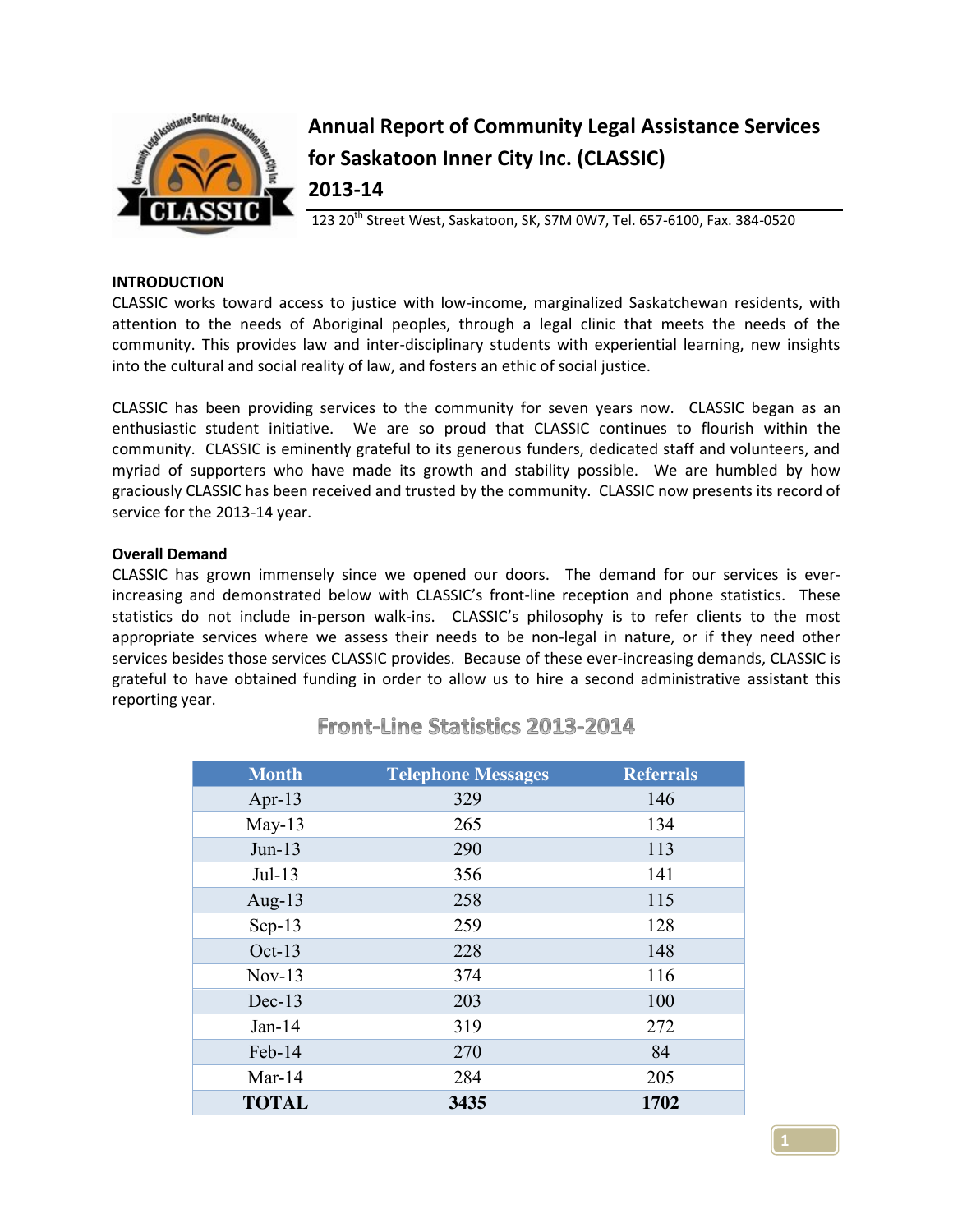## **PROGRAMMING**

## **1. Walk-in Advocacy Clinic (WAC)**

CLASSIC fulfills its mandate primarily through the **Walk-In Advocacy Clinic** (WAC). Under the supervision of staff lawyers, students from the University of Saskatchewan's College of Law assist low-income clients with legal matters that affect them, such as landlord-tenant, income support, summary criminal, immigration and refugee, social services, wills and estates, and more. Since the WAC opened in February 2007, its services have assisted **nearly 3,000 low-income clients** and their families. During 2013-14, the WAC served **645 low-income clients**, an increase over the previous fiscal year. The chart below outlines the numerous areas of practice at CLASSIC and the proportion of files practiced in each area over the 2013-14 year.



Starting in the academic fall semester of 2012 CLASSIC launched the "**Intensive Clinical Law**" course where students obtain a full term's worth of course credits for working at the WAC. They are at the



2013-2014 First Term Intensive Clinical Law Students

office Monday-Thursday, from 9:00 a.m. to 5:00 p.m. throughout the course of the term. Fridays they take the seminar course related to their clinical experience. In the first term of 2013-14, we had **7 Intensive Students**, and in the second term, we had **11 Intensive Students**. These numbers, combined with our other WAC volunteers, total **50 students and student**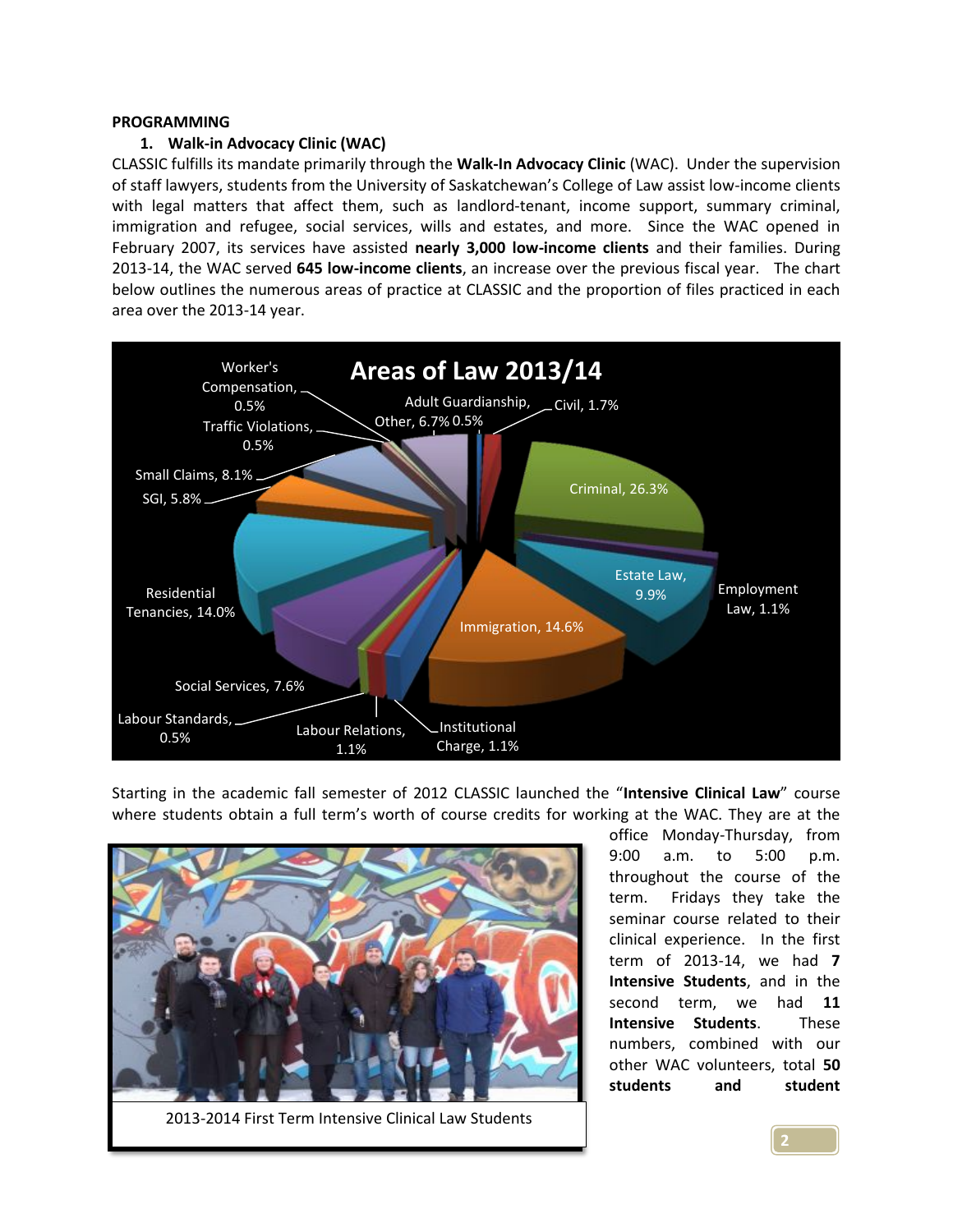**volunteers** through the WAC this year.

During this fiscal year, WAC student advocates and supervising lawyers made **326 appearances in the Provincial Court, 37 appearances before administrative tribunals** (e.g. the Office of the Residential Tenancies), **14 appearances before the Immigration and Refugee Board**, **3 admissibility hearings**, and **8 appearances before the Court of Queen's Bench.**

**WAC clients** are diverse in age, and reported ancestry. One goal of the



WAC project is to prioritize the legal needs of Aboriginal people. In 2013-14, **38% of the WAC's clientele were of Aboriginal ancestry**. With respect to age, the highest percentage age group we helped through the WAC in 2013-14 were between the ages of 20-29 at 25% of our overall client base. The next highest served age group were between the ages of 30-39. These groups tend to be most impacted by the increased rental rates in Saskatoon and often present at CLASSIC with landlord-tenant issues.





The WAC has **improved clients' lives in very tangible ways**. In 2013-14, WAC student advocates saved tenancies, obtained compensation for poor living conditions, assisted in successful refugee claims, increased and defended public benefits, obtained acquittals and rehabilitative sentences, helped clients advance immigration matters, settled and litigated civil claims, drafted wills, and much more. WAC advocacy helped clients *obtain* **\$78,656.09** in compensation and income support. Further, WAC clients *retained* **\$16,212.98** they would have had to pay or income support they would lose, if not for the WAC's advocacy. This is a total of **\$94,869.07 in the pockets of low-income community members.** In addition, many of the WAC file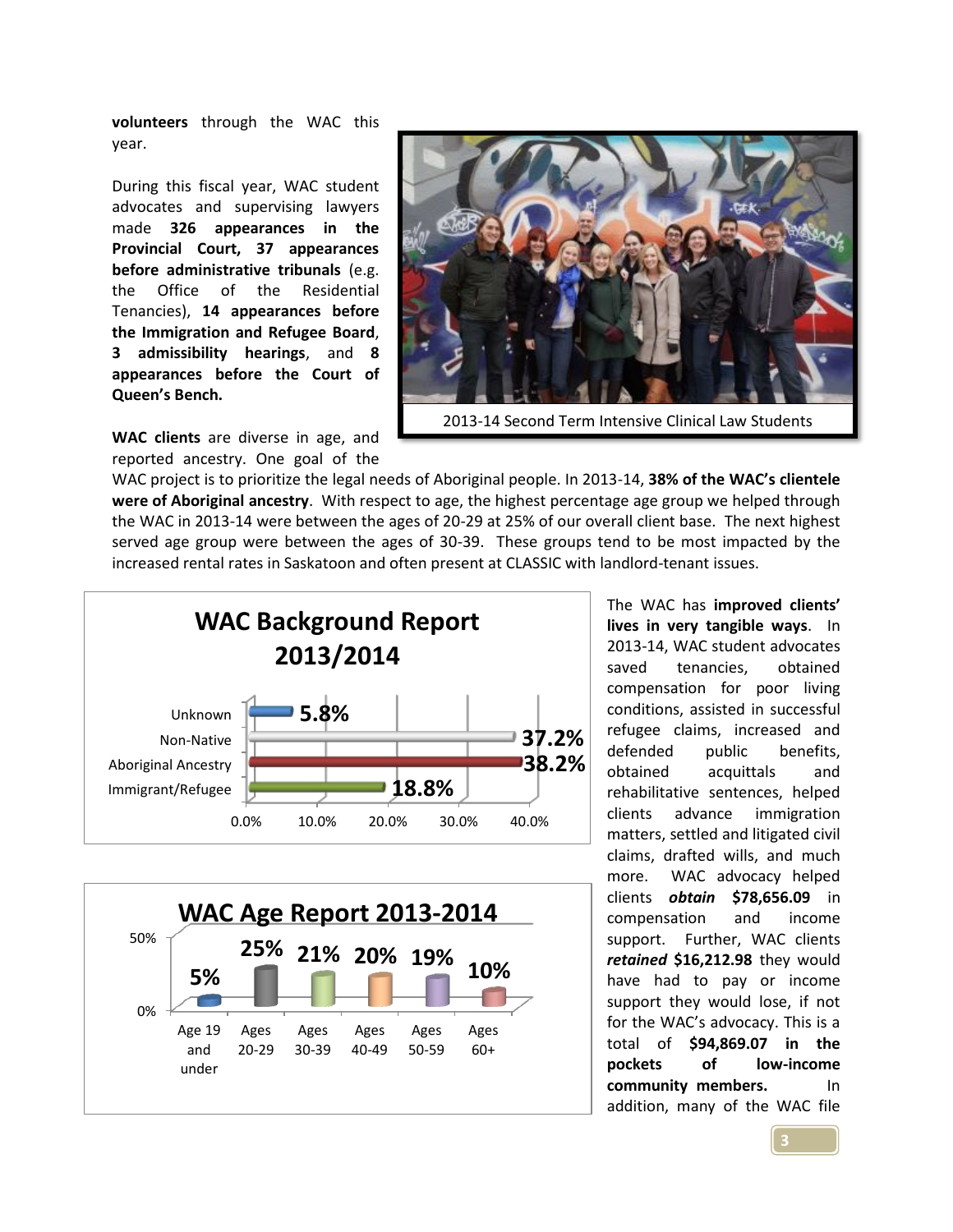successes include non-monetary outcomes, such as stays of criminal charges, permanent residency status, and continuation of residence in rental accommodation, to name a few examples.

CLASSIC enjoys tremendous support from the **legal community**. This year, **22 lawyers** volunteered to **mentor law students** placed in the WAC.

# **2. Legal Advice Clinic (LAC)**

CLASSIC's secondary program is the **Legal Advice Clinic (LAC)** through which low-income clients receive free legal advice and guidance from practicing lawyers in the areas of criminal, family and civil law. The



LAC provides vital support to low-income individuals who are selfrepresented in their legal matters.

CLASSIC works in partnership with Pro Bono Law Saskatchewan (PBLS) to provide this program. Since its inception, the LAC has assisted **over 1,500 lowincome community members**. During 2013- 14, the LAC assisted **316 clients**: 66.8% of the clients received family

law advice, 17.4% received civil law advice, and 15.8% received criminal law advice.



The LAC is coordinated and supported by volunteer students from the College of Law. In 2013-14, **Heather Franklin and Rylund Hunter** served as coordinators. **Twelve students** matched with CLASSIC through Pro Bono Students Canada (PBSC) facilitated the clinics, and a parallel **14 lawyers** matched with CLASSIC through Pro Bono Law Saskatchewan (PBLS) provided free legal advice at the clinics. CLASSIC deeply appreciates the work of the PBLS volunteer lawyers and PBSC students; without their *pro bono* ethic this program would not be possible! Thank you to the LAC volunteer lawyers listed

below, for their dedication over the past year.

| 2013-2014 LAC Lawyer Volunteers |                                       |  |  |
|---------------------------------|---------------------------------------|--|--|
| <b>Name</b>                     | Firm                                  |  |  |
| Terry Zakreski                  | Stevenson Hood Thornton Beaubier LLP  |  |  |
| Ammy Murray                     | Cuelenaere Kendall Katzman & Watson   |  |  |
| Kimberly Clark                  | Stevenson Hood Thornton Beaubier LLP  |  |  |
| Kate Crisp                      | Scharfstein Gibbings Walen Fisher LLP |  |  |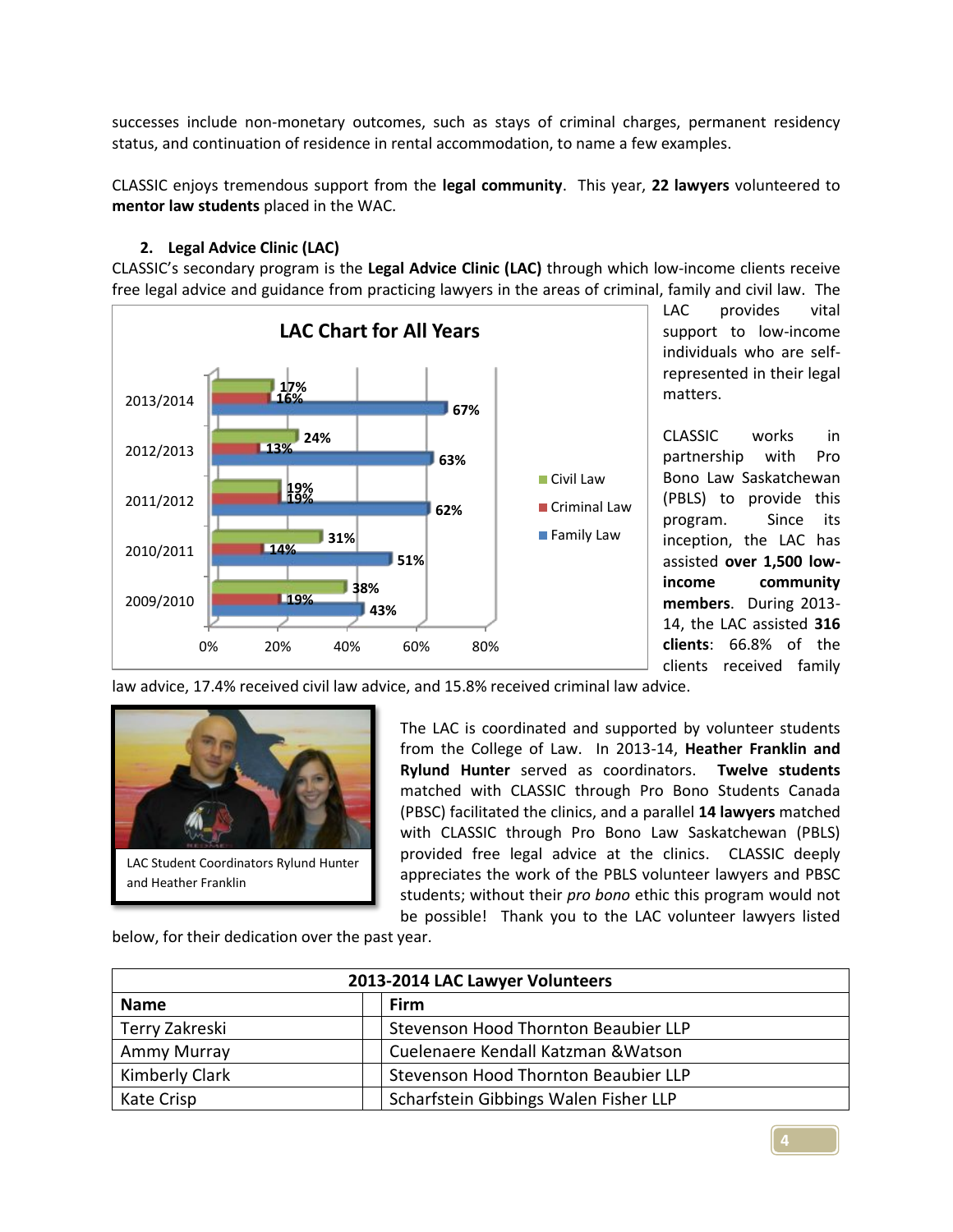| Kristen Greenough    | Scharfstein Gibbings Walen Fisher LLP |
|----------------------|---------------------------------------|
| <b>Blaine Beaven</b> | Scott & Beaven Law Office             |
| <b>Mark Galambos</b> | <b>WMCZ</b>                           |
| Amanda Neudorf       | <b>McDougall Gauley LLP</b>           |
| Don McIver           | Hnatyshyn Gough                       |
| <b>Beau Atkins</b>   | Cuelenaere Kendall Katzman & Watson   |
| Connie den Hollander | Knott den Hollander                   |
| Mark Vanstone        | <b>WMCZ</b>                           |
| Anna Singer          | Scharfstein Gibbings Walen Fisher LLP |
| <b>Brad Mitchell</b> | <b>McDougall Gauley LLP</b>           |

The demand for family law services within the LAC, and in general, was identified by student Lindsey Cybulskie who developed the Family Legal Advice Clinic (FLAC) in partnership with Pro Bono Students Canada (PBSC) and CLASSIC. Students cannot represent clients on family law matters through the WAC, because family matters are heard at the Court of Queen's Bench where students do not have standing. The FLAC allows the client to have assistance from a student in filling out forms of application and/or appeals during an evening/afternoon at the LAC. At the end of the evening/afternoon the Pro Bono Law Saskatchewan (PBLS) volunteer lawyer spends the last half hour verifying all documents are properly filled, and gives the client the next step for filing their documents. As this program is in its early developmental stage, suitable clients for the FLAC are currently identified by the LAC lawyers.

# **COMMUNITY**

CLASSIC receives incredible support from the community. CLASSIC works in partnership with, and receives support from the College of Law. CLASSIC is proud of its ongoing partnerships with the Saskatoon Tribal Council (STC) Urban, the Central Urban Métis Federation Inc. (CUMFI) and the White



Buffalo Youth Lodge (WBYL).

CLASSIC has continued to run the Wiyasiwewina: Core Neighbourhood Law School (CNLS). At the beginning of the year the CNLS was struggling due to low attendance. After doing some community consultation, we found that the name was too vague and confusing for many of the people we were trying to reach. For example, a number

of people indicated that they did not think something named "law school" could possibly apply to them. CLASSIC has decided to rebrand the CNLS as the **Free Legal Information Clinic** (part of the Wiyasiwewina: CNLS Series)**.** The Free Legal Information Clinics occur approximately once a month. Since the name change, CLASSIC has noted an increase in attendance.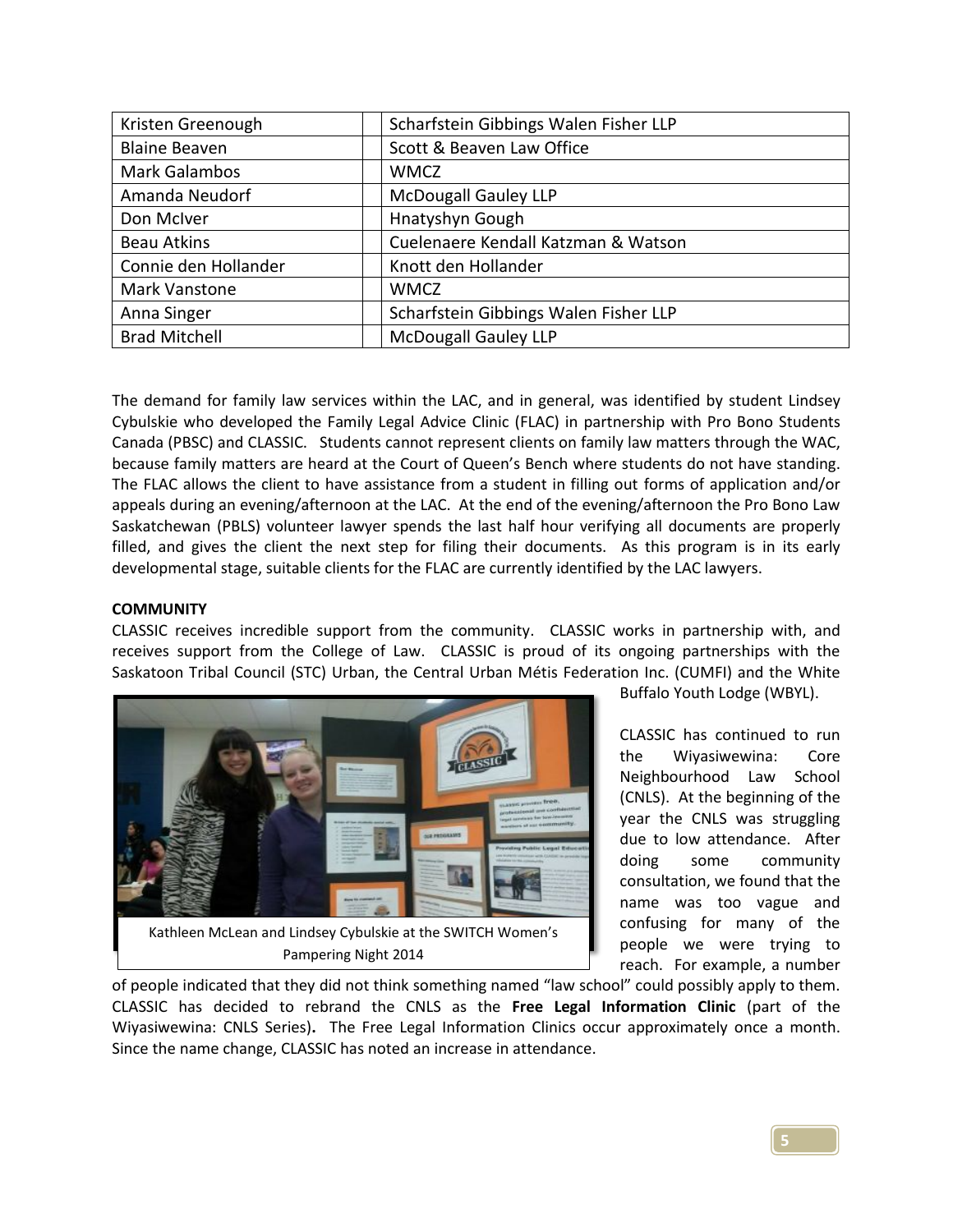CLASSIC has also created an exciting partnership with the University of Saskatchewan, Community Outreach and Engagement, Station 20 West**.** CLASSIC has run several Free Legal Information Clinics out of Station 20 West, which is located at 1120 20<sup>th</sup> St West. CLASSIC has also continued our partnership with **Public Legal Education Association (PLEA)** who continues to help us find volunteer lawyers to host the Free Legal Information Clinic, through their Speakers Bureau program. We also rely on the excellent legal education materials PLEA provides. Finally, PLEA invited CLASSIC to sit on its advisory committee for the Family Law Forms Website it is currently developing.

CLASSIC partnered **with Masters of Public Health (MPH)** students who conducted an evaluability assessment of CLASSIC. This was a partnership that promoted inter-disciplinary learning, which fits nicely with CLASSIC's mandate. One of the main results of their evaluability assessment was a recommendation that CLASSIC develop a strategic plan. Our work with the MPH students flowed nicely

into working with consultant Tracey Mitchell of "Facilitrace" to conduct strategic planning. In February and March of 2013, CLASSIC staff, students, Board members and our Advising Elder committed two weekends to strategic planning. The result of that work was a Strategic Plan to guide CLASSIC, over the next five years, and in June 2013 it was approved by the Board of Directors.

This five-year plan provides CLASSIC's Board, staff, students and other stakeholders with clear goals and direction. It also allows us to re-evaluate our priorities and goals and ultimately articulate a clear plan for the direction of the organization. The Strategic Plan is



divided into sections and each has an overarching goal, initiatives and timelines attached to it. The five areas of the Strategic Plan's focus are Board Policy/Governance, Education, Community Service, Social Justice and Legal Practice. While there are specific activities and resources identified for each section, foundational to the successful implementation of the whole, is the understanding of the interconnectedness of the different sections. Over the course of our first fiscal year of this strategic plan, CLASSIC met many of our objectives and timelines. We also recognized that our plan is aggressive, and had to alter some timelines into workable timeframes. Finally, portions of our plan are conditional upon obtaining funding in excess of CLASSIC's current operating budget. Portions of the plan may have to be modified, if funding increases are not secured.

CLASSIC continues to seek and foster relationships with other **community organizations and the legal community**, regularly meeting with representatives from other community organizations and attending community events. CLASSIC regularly presents to organizations including: AIDS Saskatoon, Global Gathering Place, Saskatoon Food Bank and Learning Centre, the Saskatoon Prosecution Office, Ombudsman Saskatchewan, the Provincial Court Managers (provincial meeting), and the Saskatoon Provincial Court Judges. CLASSIC has received very **positive feedback** from our community partners about our services and how they benefit community members.

In fact, this fiscal year, CLASSIC began tracking statistics for community events. This year **68 people attended 11 Free Legal Information Clinics.** CLASSIC also gave 16 presentations to specific organizations within our community, and CLASSIC representatives attended 17 Saskatoon community events. Because of our community outreach efforts **over 1000 people learned of CLASSIC's services**. As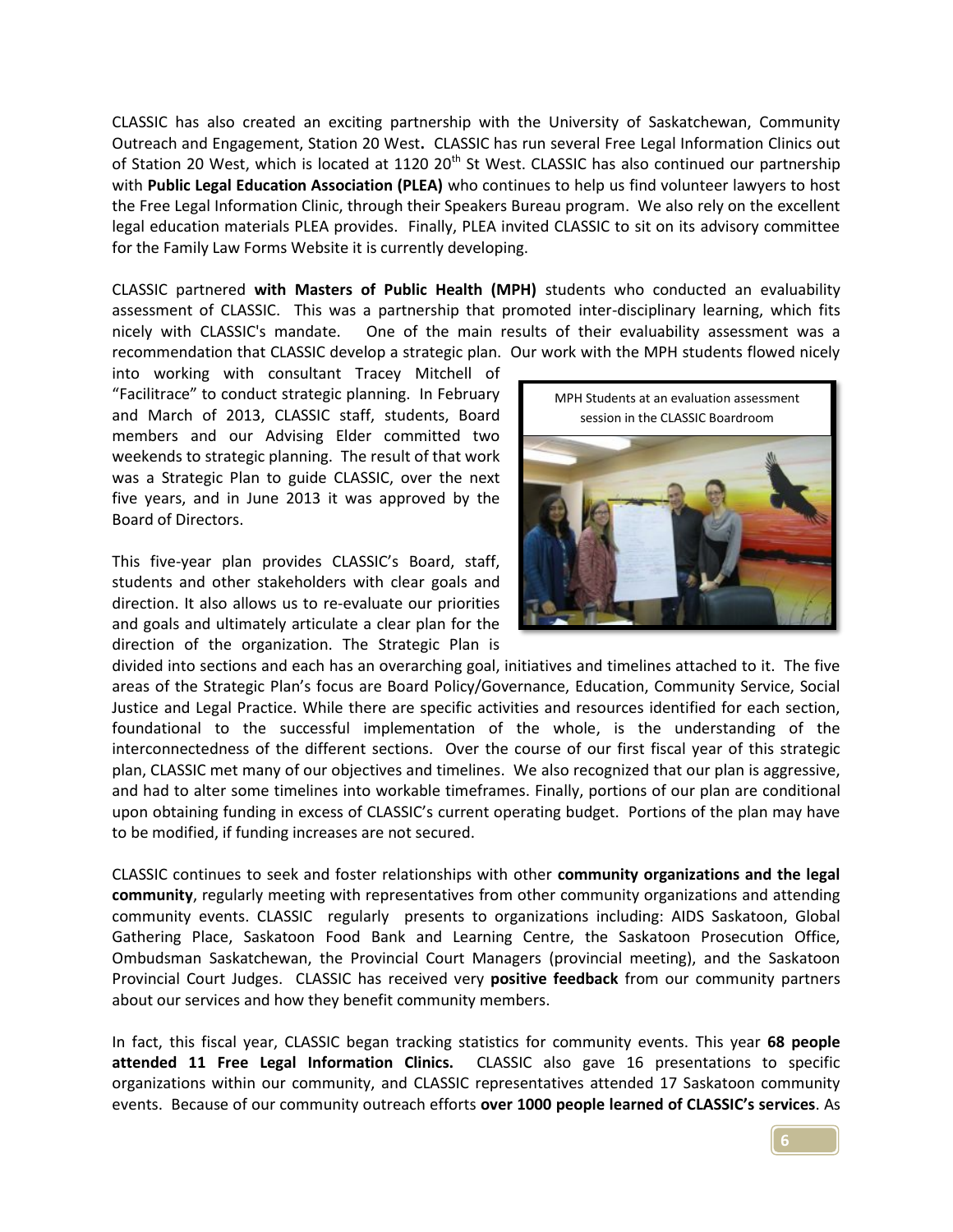a result, this exposure proved useful as many of these event participants came to CLASSIC for legal help through our WAC and/or LAC.

**Pro Bono Students Canada (PBSC)** continues to be an important partner to CLASSIC, recruiting and placing our remaining 40+ law student volunteers in CLASSIC's WAC and LAC programs, as well as special projects. Thank you to the 2013-14 PBSC coordinators, **Chris Clarke and Carly Romanow.** This year CLASSIC partnered with **Pro Bono Law Saskatchewan (PBLS)** to commence a project whereby CLASSIC volunteer students will work to update manuals create for internal use, to be shared on the PBLS website for PBLS volunteer lawyers.

Last but certainly not least, CLASSIC places **inter-disciplinary students** who support and strengthen our programs in many ways. During 2013-14, CLASSIC had three social work practicum students, **Priyanka Yadav, Ben Nicholson, and André Morin** as well as political studies interns **Brenda Schurr and Briana Mackow**.

CLASSIC students report very positive experiences from their placements at CLASSIC. The students describe how their experiences teach them about the impact poverty has on our clients' lives in general, and with respect to their legal matters. They also report on positive feedback about using their legal education and experiential learning in a positive way, to help people who cannot otherwise obtain legal services.

## **BOARD**

CLASSIC's Board of Directors is a diverse group, made up of representatives of the College of Law, our partner organizations, the legal community, and the community at large. The Board and its subcommittees meet every 4-6 weeks throughout the year, with summer off. The Board provides CLASSIC with guidance and assistance in the areas of finance, fundraising, policy and program development, governance, and human resources. We are thankful for the dedicated volunteers who sit on our Board and invest in CLASSIC's present and future. Below is a list of all individuals who sat on the Board over the course of this fiscal year. Those members with an \* beside their name are no longer on the Board, as they have recently stepped down.

| <b>Name</b>              | <b>Position</b>                 | <b>Committee</b>                  |
|--------------------------|---------------------------------|-----------------------------------|
|                          | <b>EXECUTIVE</b>                |                                   |
| <b>Tori-Lynn Wanotch</b> | Chair and Community             | All                               |
|                          | Representative                  |                                   |
| <b>Andy Park</b>         | Treasurer and                   | Finance                           |
| (Hyun Joo Park)          | <b>Community Representative</b> |                                   |
| <b>Bonnie Reddekopp</b>  | Secretary and Private Bar       | Legal Advisory                    |
|                          | Representative                  |                                   |
| Lynn Latta               | Vice-Chair and Community        | Human Resources,                  |
|                          | Representative                  | Governance                        |
|                          | <b>BOARD</b>                    |                                   |
| <b>Gus Michalik</b>      | Aboriginal Law Student          | <b>Fundraising and Governance</b> |
|                          | Representative                  |                                   |
| <b>Steve Robertson</b>   | <b>Community Representative</b> | <b>Fundraising and Finance</b>    |
| Deb Andrade (on          | White Buffalo Youth Lodge       | Governance                        |
| leave)                   | Representative                  |                                   |
| <b>Cathy Bohachik</b>    | Legal Aid Saskatchewan          | <b>Fundraising and Legal</b>      |

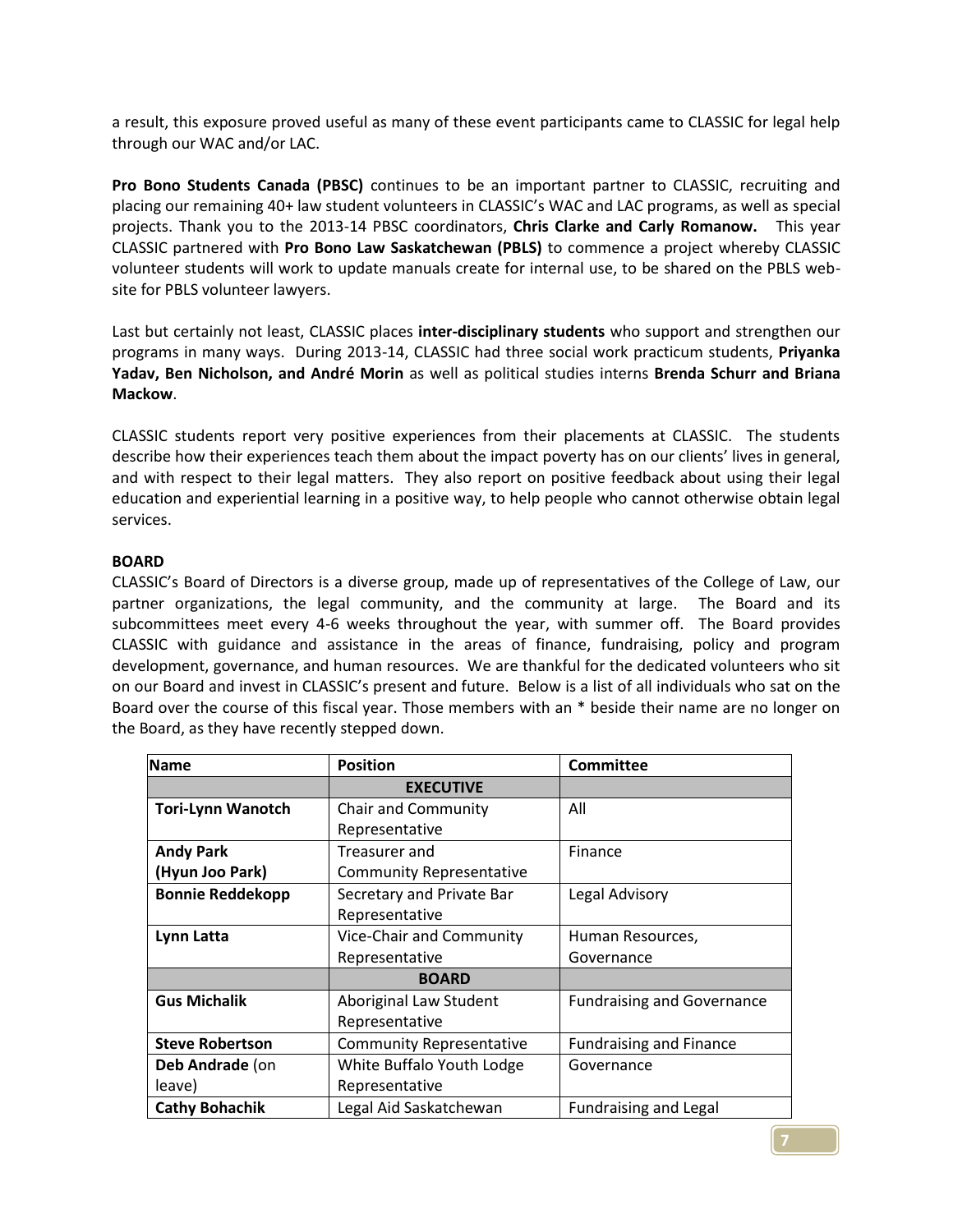|                           | Representative                  | Advisory                   |
|---------------------------|---------------------------------|----------------------------|
| <b>Ammy Murray</b>        | <b>Community Representative</b> | Human Resource, Legal      |
|                           |                                 | Advisory,                  |
|                           |                                 | Fundraising                |
| <b>Patrick McDougall*</b> | <b>Community Representative</b> | Governance and Legal       |
|                           |                                 | Advisory                   |
| Lori Johnstone-Clarke     | Saskatoon Tribal Council        | Finance and Legal Advisory |
|                           | Representative                  |                            |
| <b>Rachelle Tanton</b>    | <b>CUMFI Representative</b>     | Human Resources, and       |
|                           |                                 | Governance                 |
| <b>Signa Daum Shanks</b>  | College of Law                  | Finance, Human Resources   |
|                           | Representative                  | and Legal Advisory         |
| Prof. Glen Luther, Q.C.   | College of Law Representative   | Fundraising (Chair), Legal |
|                           |                                 | Advisory                   |
| <b>Thomas Hynes</b>       | Law Student Representative      | <b>Fundraising</b>         |
| <b>Michael Maurice</b>    | <b>Advising Elder</b>           |                            |

## **STAFF**

CLASSIC is immensely proud of our dedicated, hard-working staff. They keep the clinic running smoothly and successfully. During 2013-14, CLASSIC's student managers were **Kathleen McLean** and **Leif Jensen**, and its summer caseworkers were **Steve Robertson, Samuel Edmondson, Lindsey Cybulskie, and Dan** 



CLASSIC's 2013 Summer Students: (l-r) Lindsey Cybulskie, Steven Robertson, Leif Jensen, Samuel Edmondson, Kathleen McLean, and Dan LeBlanc

**LeBlanc** (pictured left).

During 2013-14, CLASSIC's Executive Director was **Chantelle Johnson. Nicholas Blenkinsop** continued as one of the Supervising Lawyers. However, **Amanda Dodge** went on education leave to complete her Masters at Harvard Law School. Our term replacement was **Trevor Oleniuk** and we are happy that upon Amanda Dodge's return, he will continue on as our third Supervising Lawyer. CLASSIC's Office Manager is **Betty Beaton** and Legal Assistant **Lierin Mulder** went on Maternity Leave and was replaced by **Joilene Whitehead** during this time. We also had a new administrative assistant join the team named

**Kim Huynh**. CLASSIC also appreciates retired lawyer **Janice Gingell** as a continuing part-time volunteer. She donates 20 hours a week of her time to CLASSIC, and has quickly made herself irreplaceable. This academic year CLASSIC's articling student was Jane Basinski. The articling position was funded by esteemed lawyer and Professor, Mary Eberts. CLASSIC is grateful for the opportunity both Mary and Jane presented us with over the year.